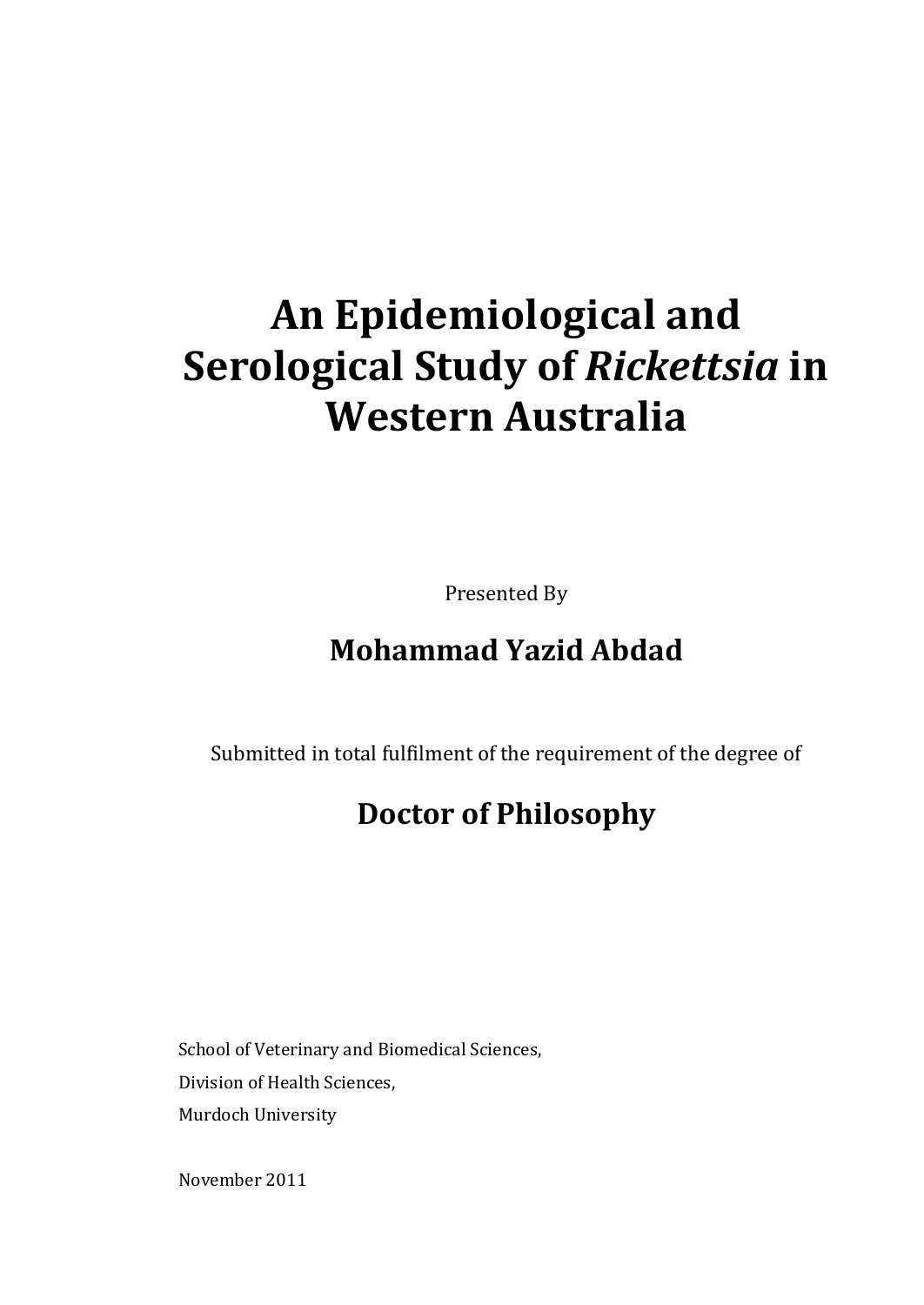## **Declaration**

<span id="page-1-0"></span>I declare this thesis is my own account of my research and contains, as its main content, work which has not been previously submitted for a degree at any tertiary institution.

This thesis is less than 100,000 words in length, inclusive of tables, figures, bibliography and appendices, and it complies with the stipulations set out for the degree of Doctor of Philosophy by Murdoch University.

Mohammad Yazid Abdad School of Veterinary and Biomedical Sciences Division of Health Sciences Murdoch University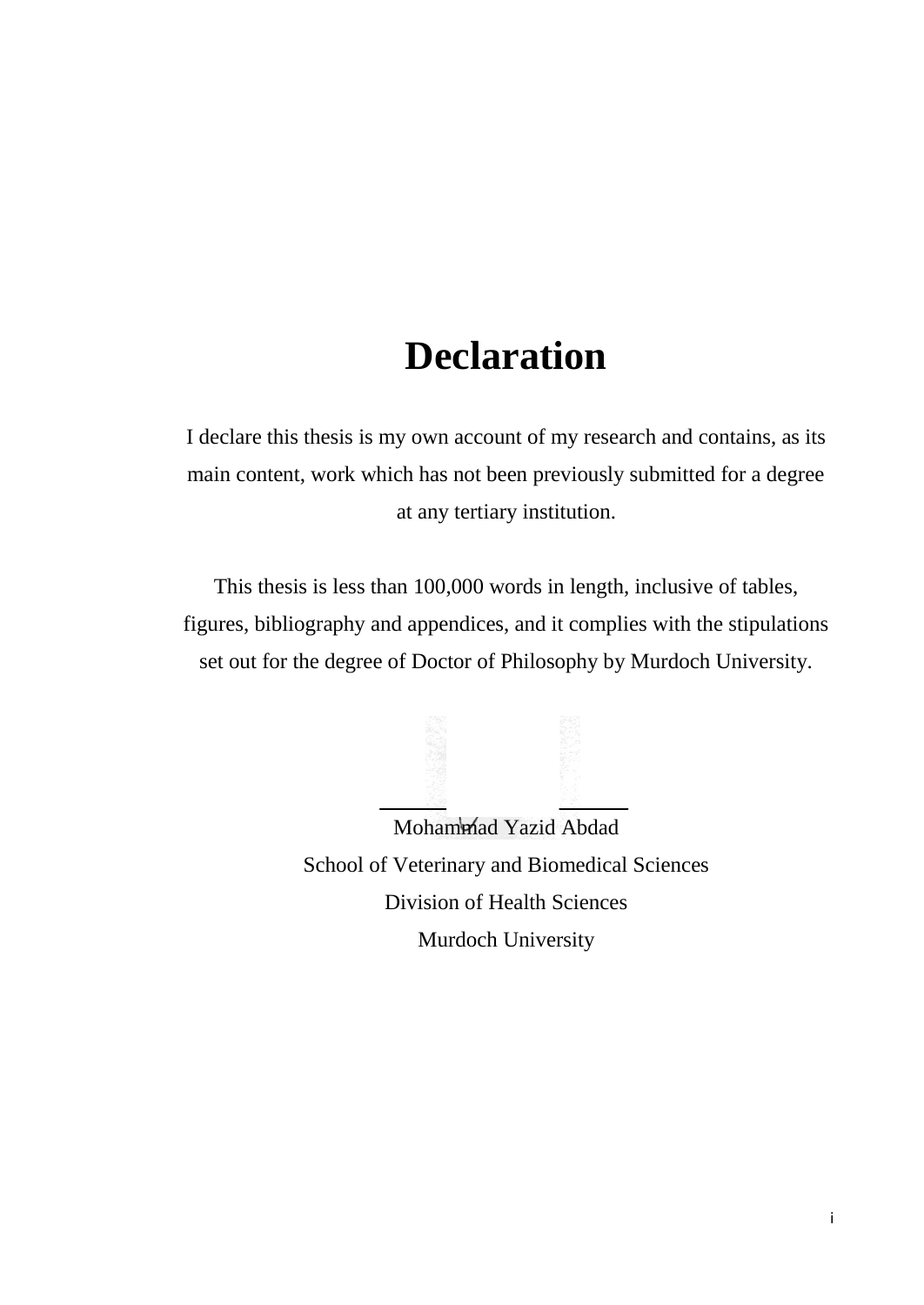#### <span id="page-2-0"></span>**Abstract**

The study was aimed at investigating Western Australian rickettsiae, delving deeper into the epidemiology of a recently described rickettsia, *Rickettsia gravesii*, and any other rickettsiae lurking in the Western Australian bush. Prior to the discovery of *R. gravesii*, only *Rickettsia typhi* was known to be endemic to Western Australia. With the addition of *R. gravesii* and another novel rickettsia named candidatus "*Rickettsia antechini*", understanding and investigation of the potential effects these organisms may have on human and animal health becomes paramount. This research adds to the limited information available in the literature pertaining to Australian rickettsial organisms.

Serotyping of *R. gravesii* in mice demonstrated distinct specificity differences between *R. gravesii, Rickettsia massiliae*, *Rickettsia australis* and *Rickettsia honei*. *R. massiliae* was chosen due to *R. gravesii*'s very close genotypic similarities to the *R. massiliae* sub-group. *R. australis* and *R. honei* were chosen for the possibility of them sharing a similar geographical distribution with *R. gravesii*.

Collection of ectoparasites, in particular ticks, from humans and larger mammals in south-west Western Australian bush was performed to investigate the prevalence of *R. gravesii* in tick populations and also to investigate any other rickettsial organisms that may be present. No other rickettsiae were uncovered except for *R. gravesii* among ixodid ticks collected. Four tick species collected during the course of the study harboured *R. gravesii* with prevalences of up to 15% in *Amblyomma albolimbatum* (n=45), 75% in *Amblyomma triguttatum* (n=187), 51% in *Ixodes australiensis* (n=63) and 25% in *Ixodes fecialis* (n=8). No rickettsial DNA was detected in *Haemaphysalis*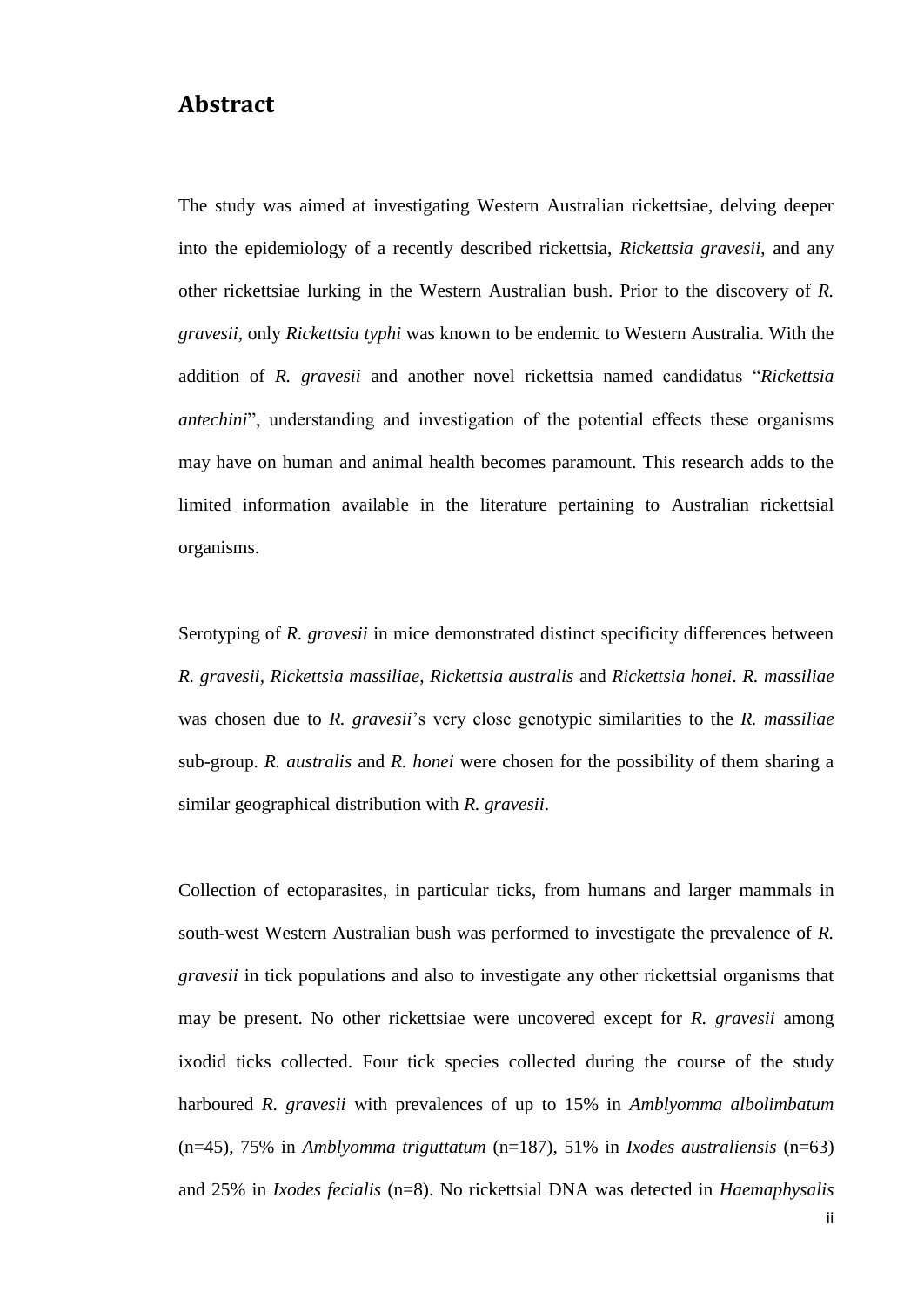*longicornis*, though only a single specimen was found. Transovarial transmission of *R. gravesii* in *A. triguttatum* ticks from infected females to viable larvae was observed by PCR. Detection of *R. gravesii* in the salivary glands, ovaries and gut suggests the potential of horizontal, transovarial and transtadial transmission.

Feral pigs (n=148) trapped within the water-catchment areas for Perth were tested for SFG rickettsiae and a prevalence of 49% was observed by microimmunofluorescence at titres of 1:128 and higher. A baseline control group made up of domestic farmed pigs  $(n=67)$  was used to determine the cut-off titre  $(1:128)$  where no non-specific antigenantibody detectable by microscopy was observed.

Sero-prevalence in humans was also investigated. Volunteers that are exposed to ticks as a result of occupational and recreational activities were recruited over a 3 year period. Sera were collected and a questionnaire asking about participants' bush activities was filled out. Two occupational groups were involved in the study, workers from Barrow Island  $(n=67)$  and Whiteman Park  $(n=12)$ . The recreational group was made up of members of the Western Australian Rogaining Association (n=104). The control group used in the study was made up of volunteers among the staff and students of Murdoch University (n=60). Rickettsial prevalence was observed at higher levels in the occupational groups than recreational group participants; 44.8% in Barrow Island workers, 50% in Whiteman Park staff, 23.4% in rogainers and 1.7% in the control group.

Analysis of the questionnaires filled out by participants from the human seroprevalence study demonstrated a significant association between bush activity and exposure to rickettsial organisms and their vectors. A follow-up of volunteers 10-14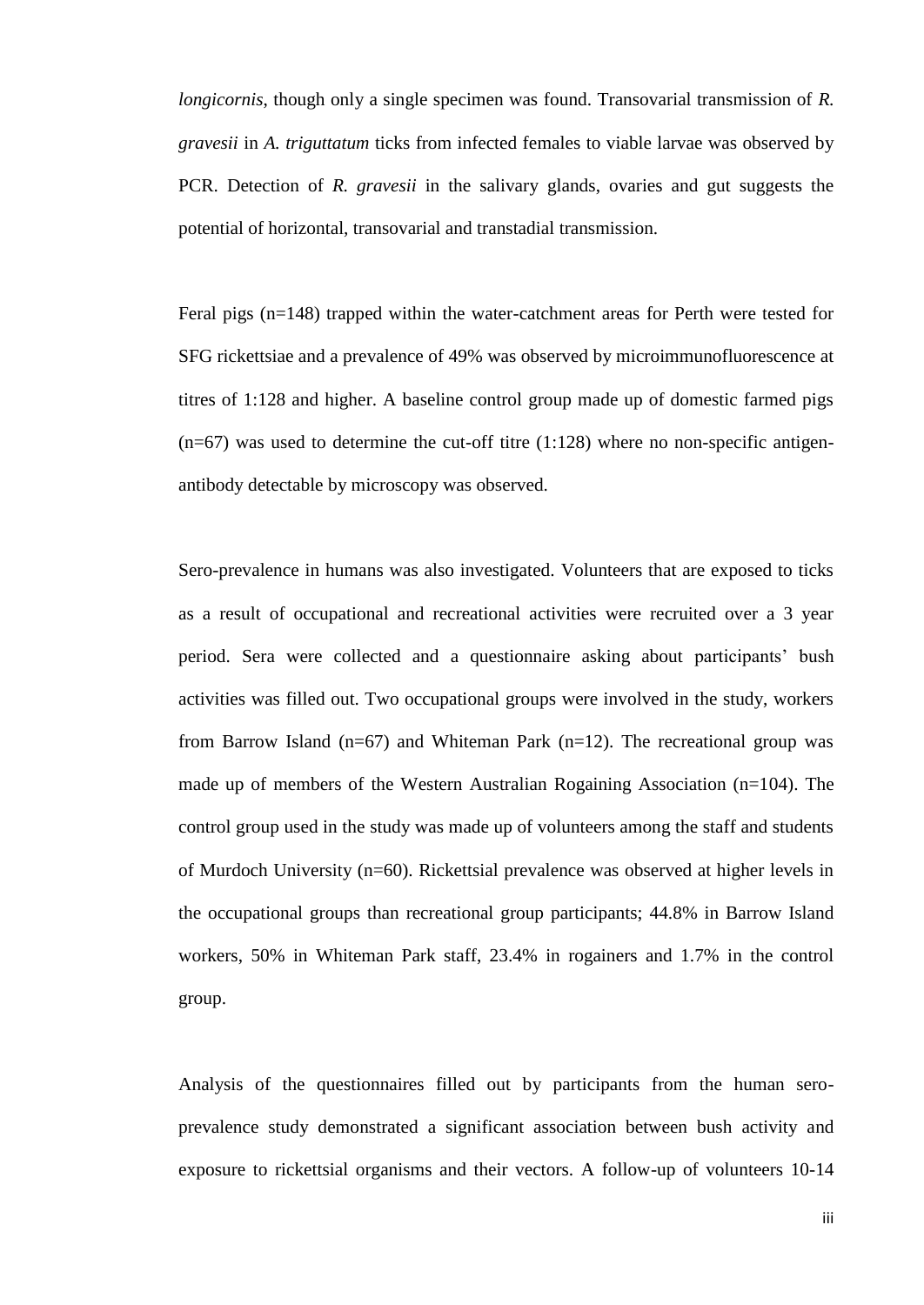months after the first serum collection from Whiteman Park staff (n=8) and among the rogainers (n=62) showed no significant rates of seroconversion or seroreversion.

Odds ratio analysis (adjusted for age and gender) based on questionnaire results and sero-prevalence of rickettsial antibodies in the different interest groups and control cohort showed that the recreational group had an odds ratio of 13.70 (95% CI=1.73- 108.49). Odds ratio for the occupational group is 38.81 (95% CI=5.02-300.34). This shows a significant risk for people performing activities in the bush for extended periods of time, with occupational activities posing the highest risk, potentially due to the longer hours compared to recreational activities in general.

The presence of *R. gravesii* in Western Australia and the data reported in this study underscores the lack of information available to public health authorities with regards to rickettsial organisms and their hosts. Even though no official reports of debilitating spotted fever infections have been reported in WA in the literature thus far, the potential of it happening cannot be disregarded. Increased awareness of rickettsial organisms and infection need to be instilled among public health officials, doctors and veterinarians. Other animal populations and parts of Western Australia not covered in this study need to be further investigated.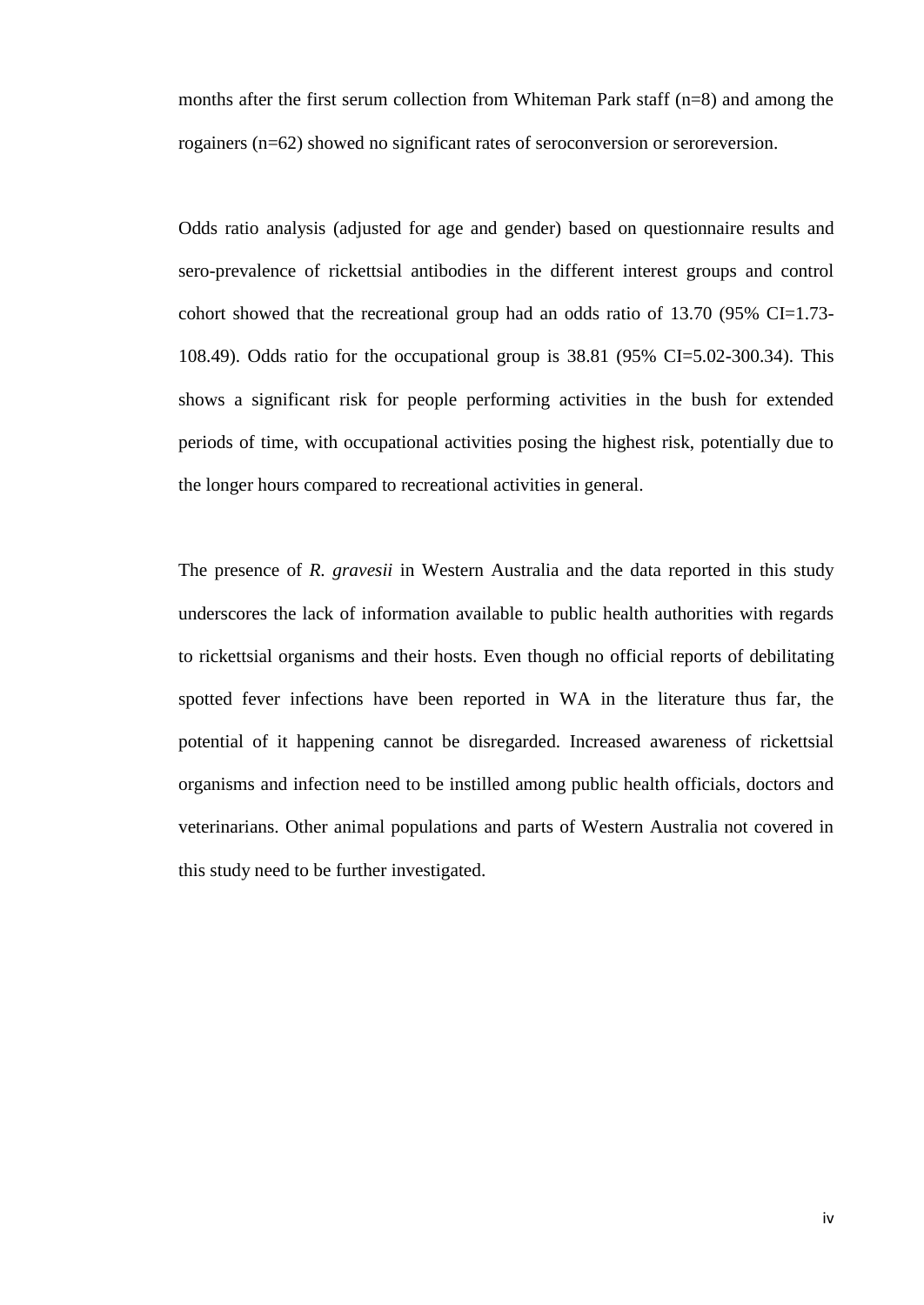#### <span id="page-5-0"></span>**Acknowledgements**

First and foremost, I would like to acknowledge and express my deep appreciation towards my three supervisors. Professor Stan Fenwick, whose ideas and enthusiasm had inspired me from the beginning and sticking by me from start to finish. Professor Cassandra Berry, who had sparked my interest in immunology and all things infectious. Professor Ian Robertson, who spent countless hours at the start introducing epidemiological research to me.

I am eternally grateful to Professor Stephen Graves, A/Professor John Stenos and Ms Chelsea Nguyen of the Australian Rickettsial Reference Laboratory, VIC, who in no small part had given this study the needed resource support in the form of laboratory space, culturing facilities, rickettsial strains and validation of my results. They have stuck by me from start to finish.

My sincerest gratitude to Professor Angus Cook of the University of Western Australia and Dr John Dyer of Fremantle Hospital had given me numerous crucial advice and assistance on the direction of my research into the clinical and epidemiological aspect of Rickettsiology.

I am extremely grateful to Professor Pierre-Edouard Fournier of the Unite des Rickettsies, Marseille, for the time and effort he had put in to introduce me to the field of Rickettsiology from the early stages of my research.

Dr Stuart Blacksell of the Wellcome Trust were kind enough to lend their expertise and host a significant portion of my experiments in their BSL3 laboratory and animal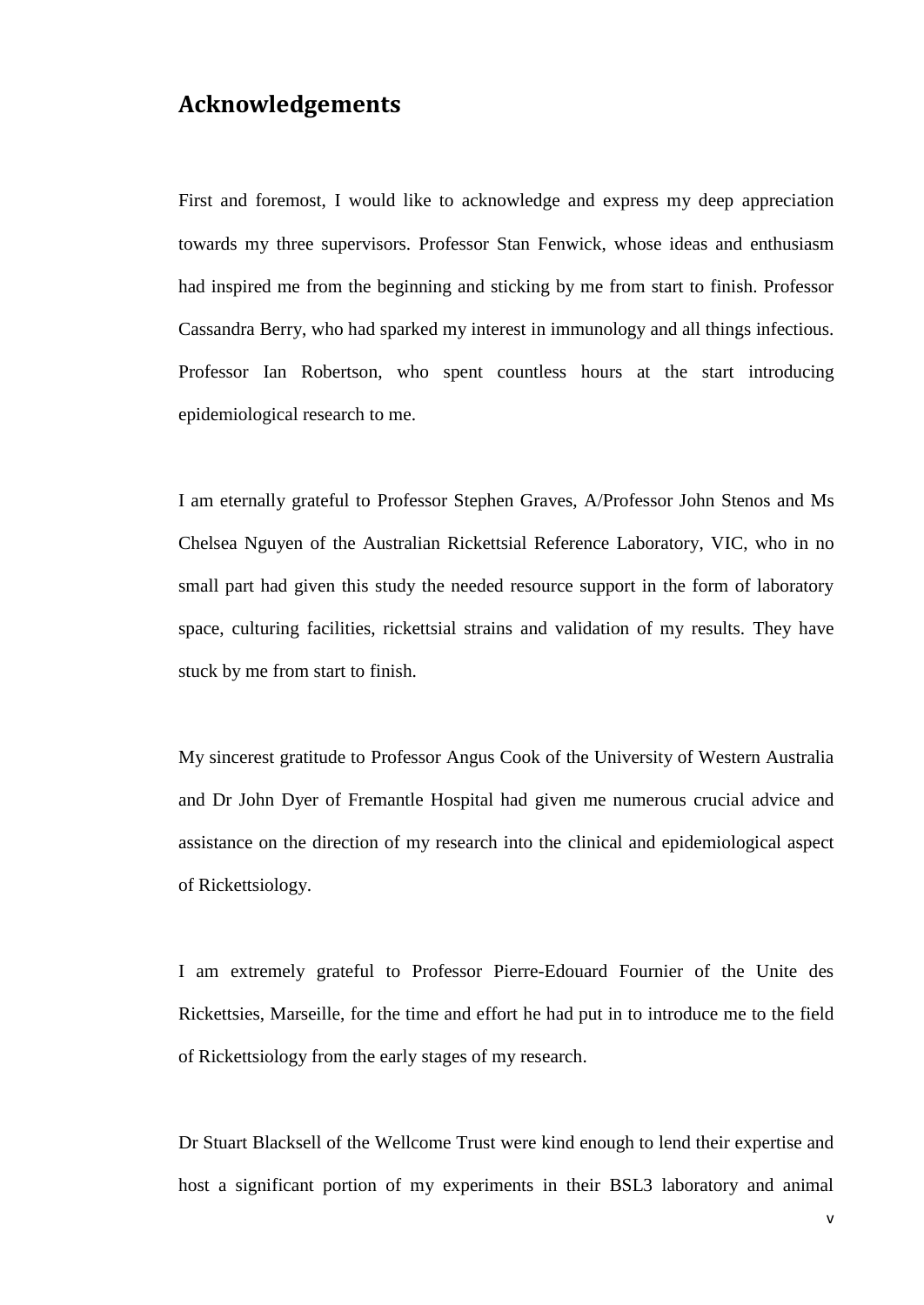holding facilities at Mahidol University in Bangkok, Thailand, for which I am most appreciative.

My sincerest gratitude to Dr Peter Adams and Andrew Li for the collection of feral pig and tick samples from the bush and allowing me to use them. Also the rest of the Trailer Trash, an international group of "rejects" thrown out into a miserable corner of campus, which fortuitously is a couple of steps from the best and cheapest food on campus. Thank you, for all the light banter, international food, friendship and support you shared with me.

I am extremely grateful to the many study volunteers who helped by contributing their blood and time to allow the completion of a significant portion of my thesis. My sincerest thanks to Dr Helen Owen for allowing me the use of her questionnaire data from Barrow Island employees who volunteered for her research.

To Dr Bong Sze How, his friendship and support kept me sane throughout the duration of my candidature. Thank you for being an awesome friend and the brother I never had.

Last but not least, I would like to express my gratitude to my mother (Rosiah Mardi), and sisters (Fawziah Abdad and Sa'adiah Abdad), for their undying support and sacrifice. My sincerest apologies and regret for missing out on so many celebrative occasions and not being on site during moments of tragedy.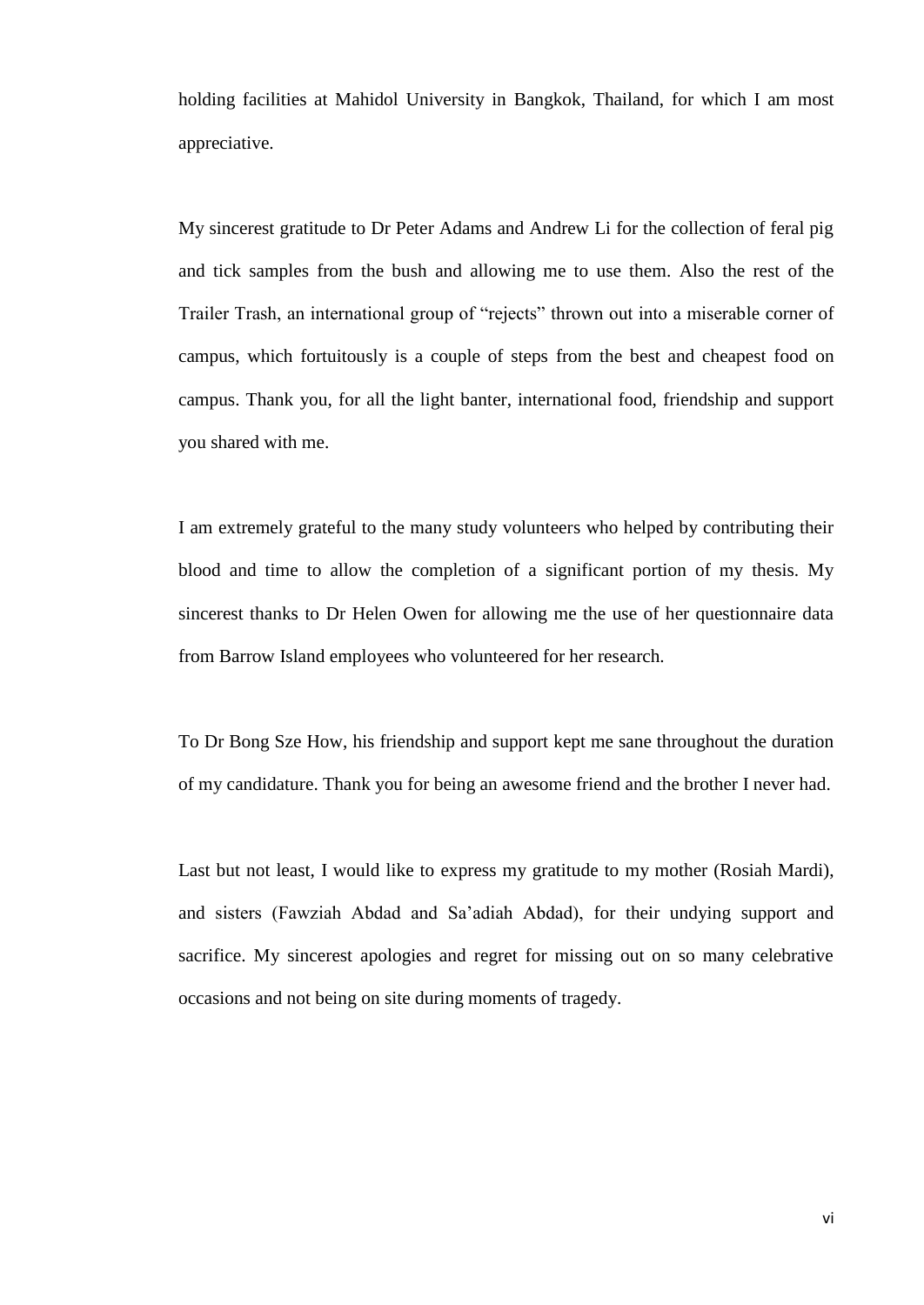In Memoriam

## Embarak Moksin Abdad

1952-2009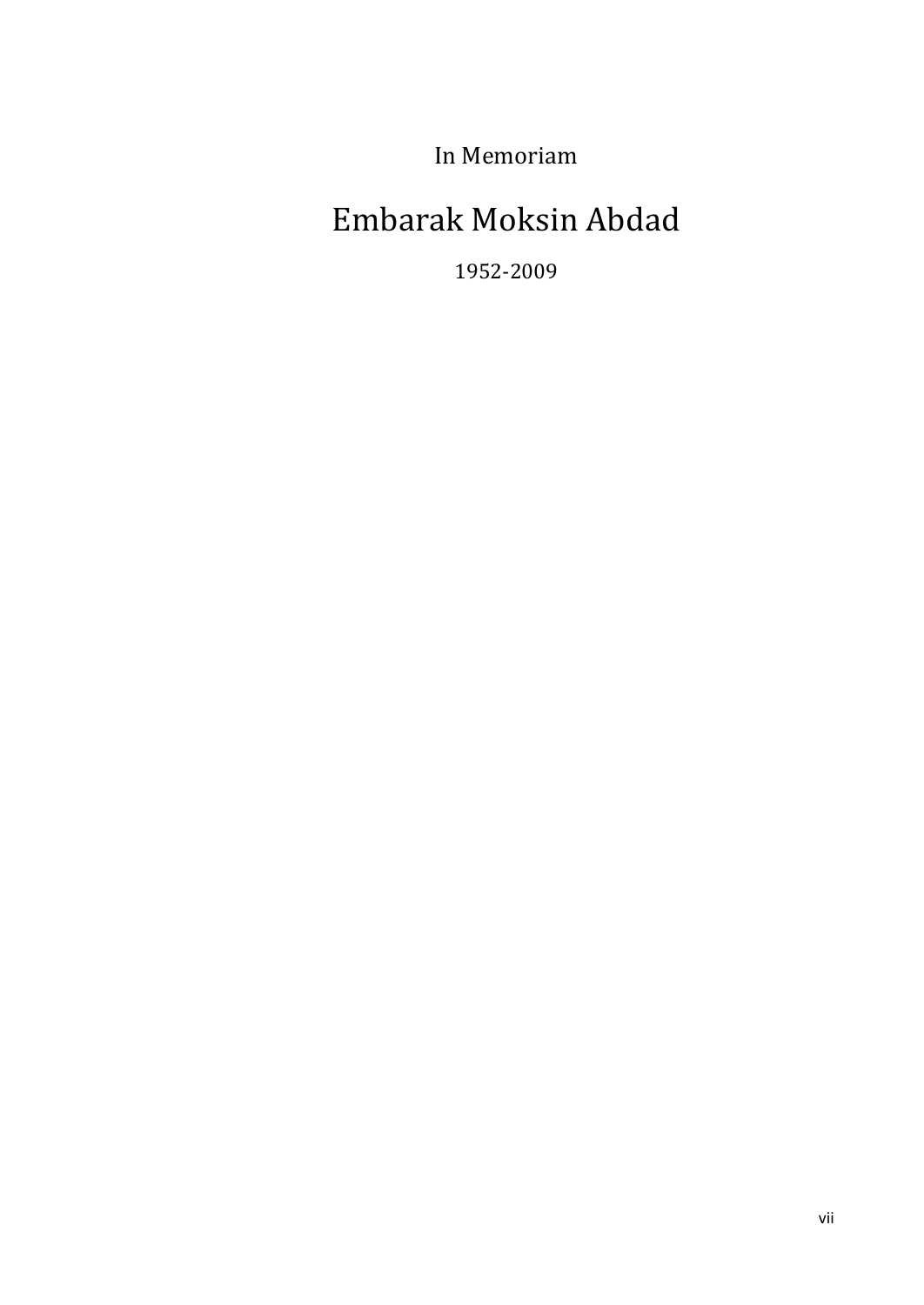### <span id="page-8-0"></span>**Table of Contents**

| 1.1   |                             |      |
|-------|-----------------------------|------|
| 1.2   |                             |      |
| 1.3   |                             |      |
| 1.3.1 |                             |      |
| 1.3.2 |                             |      |
| 1.3.3 |                             |      |
| 1.3.4 |                             |      |
| 1.3.5 |                             |      |
| 1.3.6 |                             |      |
| 1.4   |                             |      |
| 1.4.1 |                             |      |
| 1.4.2 |                             |      |
| 1.4.3 |                             |      |
| 1.4.4 |                             |      |
|       | 1.5 Rickettsia Pathogenesis | 19   |
| 1.5.1 |                             |      |
| 1.5.2 |                             |      |
| 1.5.3 |                             |      |
| 1.6   |                             |      |
| 1.6.1 |                             |      |
| 1.6.2 |                             |      |
| 1.6.3 |                             |      |
| 1.6.4 |                             |      |
| 1.7   |                             |      |
|       |                             | viii |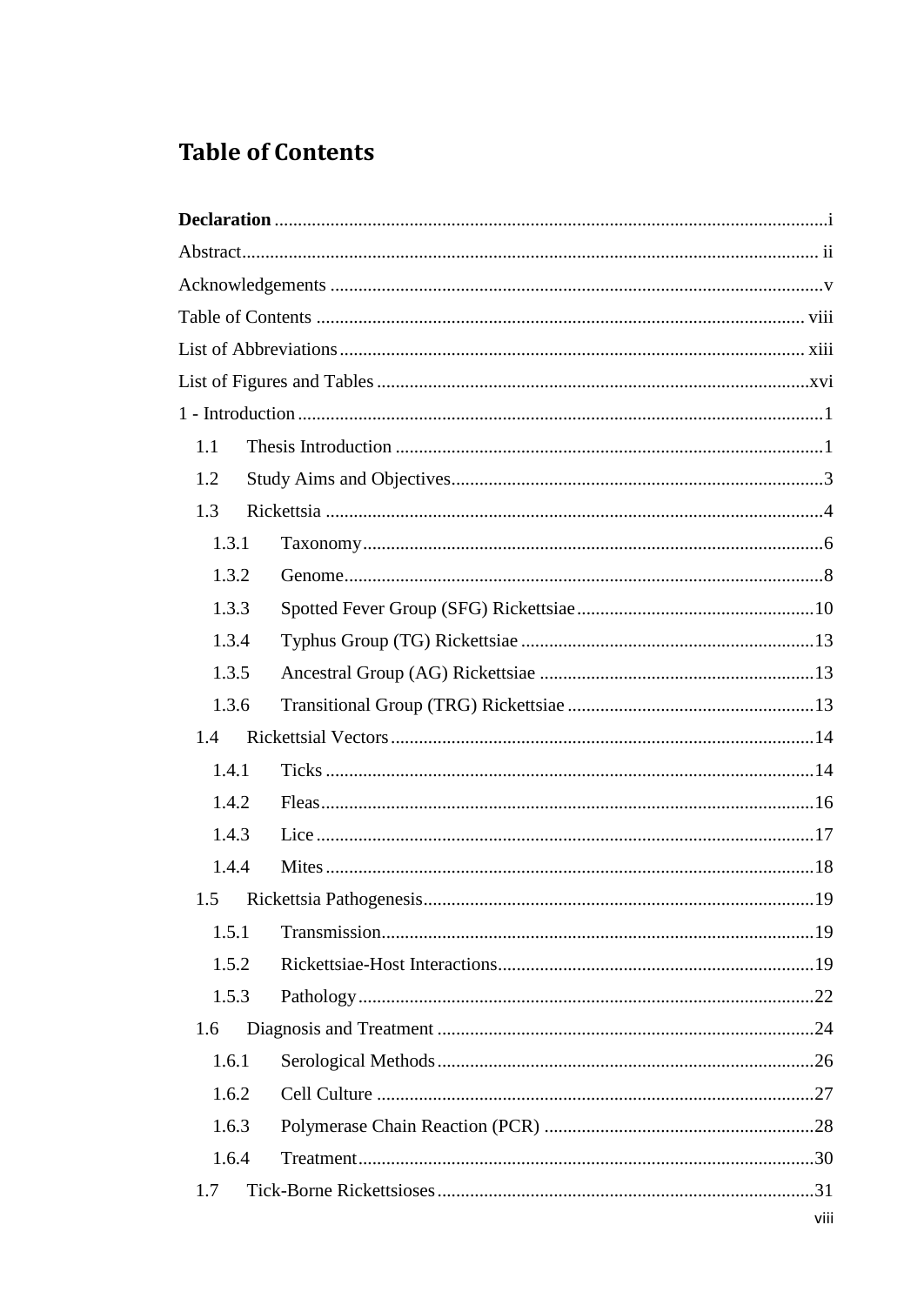| 1.7.1 |        |                                                                                       |    |
|-------|--------|---------------------------------------------------------------------------------------|----|
| 1.7.2 |        |                                                                                       |    |
| 1.7.3 |        |                                                                                       |    |
| 1.7.4 |        |                                                                                       |    |
| 1.7.5 |        |                                                                                       |    |
| 1.7.6 |        |                                                                                       |    |
| 1.7.7 |        |                                                                                       |    |
| 1.7.8 |        |                                                                                       |    |
| 1.7.9 |        |                                                                                       |    |
|       | 1.7.10 |                                                                                       |    |
|       | 1.7.11 |                                                                                       |    |
| 1.8   |        |                                                                                       |    |
| 1.8.1 |        |                                                                                       |    |
| 1.8.2 |        |                                                                                       |    |
| 1.8.3 |        |                                                                                       |    |
| 1.8.4 |        |                                                                                       |    |
| 1.8.5 |        |                                                                                       |    |
| 1.9   |        |                                                                                       |    |
|       |        |                                                                                       |    |
| 2.1   |        |                                                                                       |    |
| 2.2   |        |                                                                                       |    |
| 2.3   |        |                                                                                       |    |
| 2.4   |        |                                                                                       |    |
| 2.4.1 |        |                                                                                       |    |
| 2.4.2 |        |                                                                                       |    |
| 2.4.3 |        |                                                                                       |    |
| 2.5   |        |                                                                                       |    |
| 2.5.1 |        |                                                                                       |    |
| 2.5.2 |        |                                                                                       |    |
| 2.6   |        |                                                                                       |    |
| 2.6.1 |        |                                                                                       |    |
|       |        |                                                                                       |    |
|       |        | 3 - Serological Typing of a Novel Spotted Fever Group Rickettsia: Rickettsia gravesii |    |
|       |        |                                                                                       |    |
| 3.1   |        |                                                                                       |    |
|       |        |                                                                                       | iх |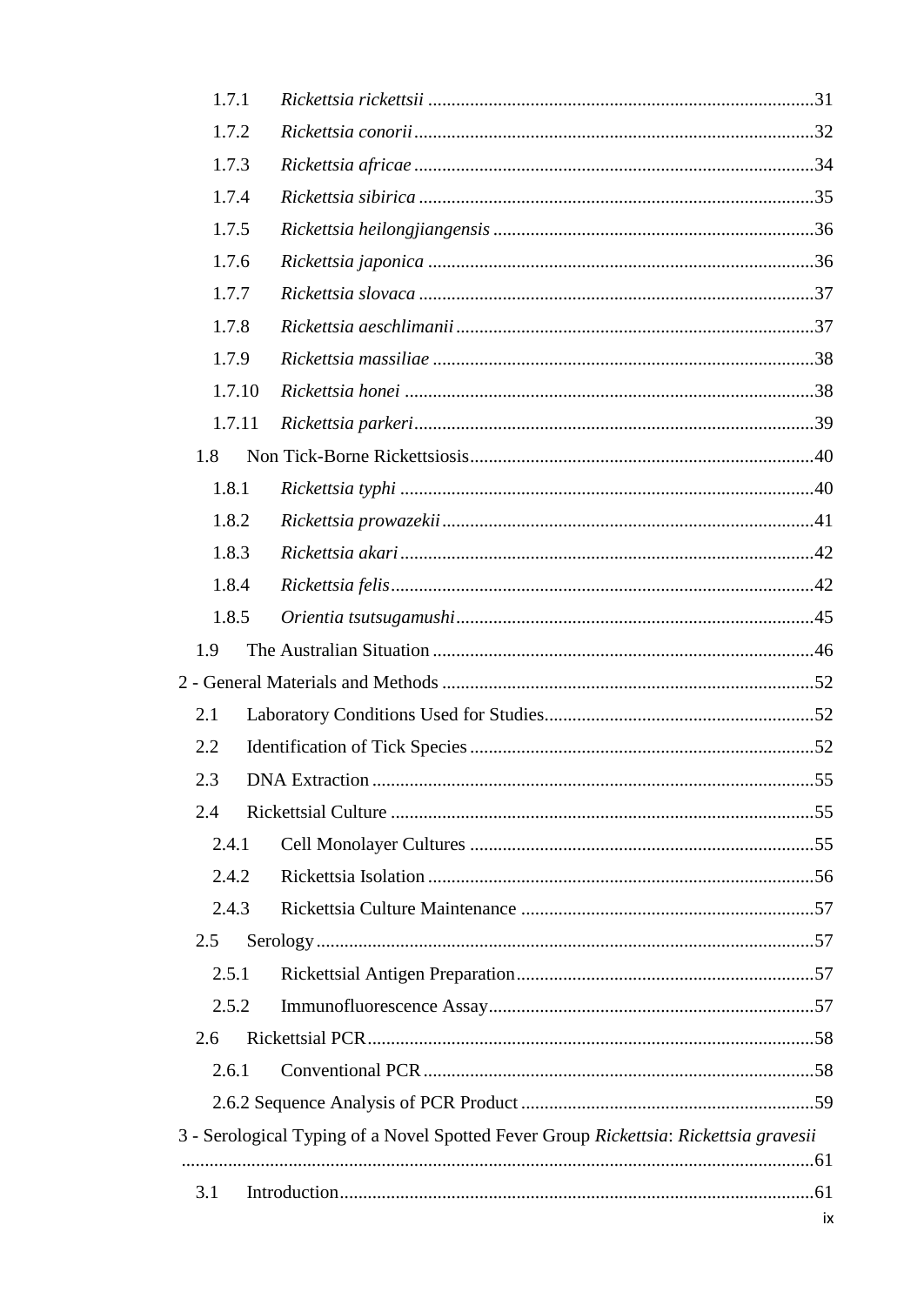| 3.2   |                                                                                      |
|-------|--------------------------------------------------------------------------------------|
| 3.2.1 |                                                                                      |
| 3.2.2 |                                                                                      |
| 3.2.3 | Measurement of Protein (Rickettsial Antigen) Concentration of                        |
|       |                                                                                      |
| 3.2.4 |                                                                                      |
| 3.2.5 |                                                                                      |
| 3.2.6 |                                                                                      |
| 3.2.7 |                                                                                      |
| 3.3   |                                                                                      |
| 3.3.1 |                                                                                      |
| 3.3.2 |                                                                                      |
| 3.3.3 |                                                                                      |
| 3.3.4 |                                                                                      |
| 3.4   |                                                                                      |
|       | 4 - Amblyomma triguttatum as the Main Arthropod Reservoir of Rickettsia gravesii sp. |
|       |                                                                                      |
| 4.1   |                                                                                      |
| 4.2   |                                                                                      |
| 4.2.1 |                                                                                      |
| 4.2.2 |                                                                                      |
| 4.2.3 |                                                                                      |
| 4.2.4 |                                                                                      |
| 4.2.5 |                                                                                      |
| 4.2.6 |                                                                                      |
| 4.2.7 |                                                                                      |
| 4.2.8 |                                                                                      |
| 4.3   |                                                                                      |
| 4.3.1 |                                                                                      |
| 4.3.2 |                                                                                      |
| 4.3.3 | Transovarial transmission of R. gravesii in A. triguttatum ticks 86                  |
| 4.4   |                                                                                      |
|       | 5 - Serological Study of Spotted Fever Group Rickettsial Exposure in Feral Pigs (Sus |
|       |                                                                                      |
| 5.1   |                                                                                      |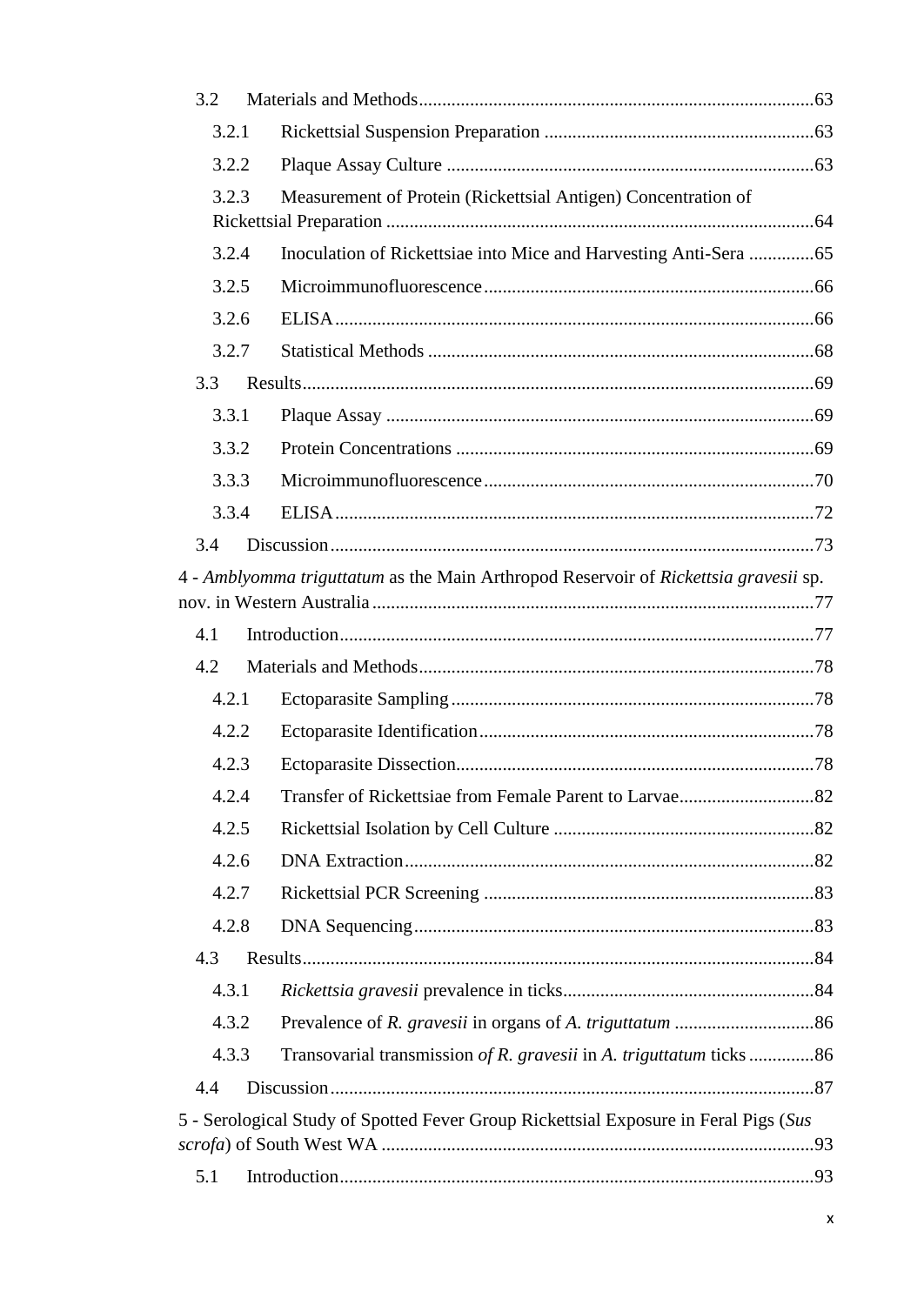| 5.2   |                                                                                    |    |
|-------|------------------------------------------------------------------------------------|----|
| 5.2.1 |                                                                                    |    |
| 5.2.2 |                                                                                    |    |
| 5.2.3 |                                                                                    |    |
| 5.2.4 |                                                                                    |    |
| 5.3   |                                                                                    |    |
| 5.4   |                                                                                    |    |
|       | 6 - Rickettsial Exposure in High Risk Occupational and Recreational Groups Western |    |
|       |                                                                                    |    |
| 6.1   |                                                                                    |    |
| 6.2   |                                                                                    |    |
| 6.2.1 |                                                                                    |    |
| 6.2.2 |                                                                                    |    |
| 6.2.3 |                                                                                    |    |
| 6.2.4 |                                                                                    |    |
| 6.2.5 |                                                                                    |    |
| 6.2.6 |                                                                                    |    |
| 6.3   |                                                                                    |    |
|       |                                                                                    |    |
| 6.3.2 |                                                                                    |    |
| 6.3.3 |                                                                                    |    |
| 6.3.4 | Spotted Fever Group Rickettsiosis in a WA Patient 118                              |    |
| 6.4   |                                                                                    |    |
| 6.4.1 |                                                                                    |    |
| 6.4.2 | Potential Causes of Bias and Confounding Factors in the Study122                   |    |
| 6.4.3 |                                                                                    |    |
|       |                                                                                    |    |
| 7.1   |                                                                                    |    |
| 7.2   |                                                                                    |    |
| 7.3   |                                                                                    |    |
|       |                                                                                    |    |
|       |                                                                                    |    |
| 9.1   |                                                                                    |    |
| 9.2   |                                                                                    |    |
| 9.3   |                                                                                    |    |
|       |                                                                                    | хi |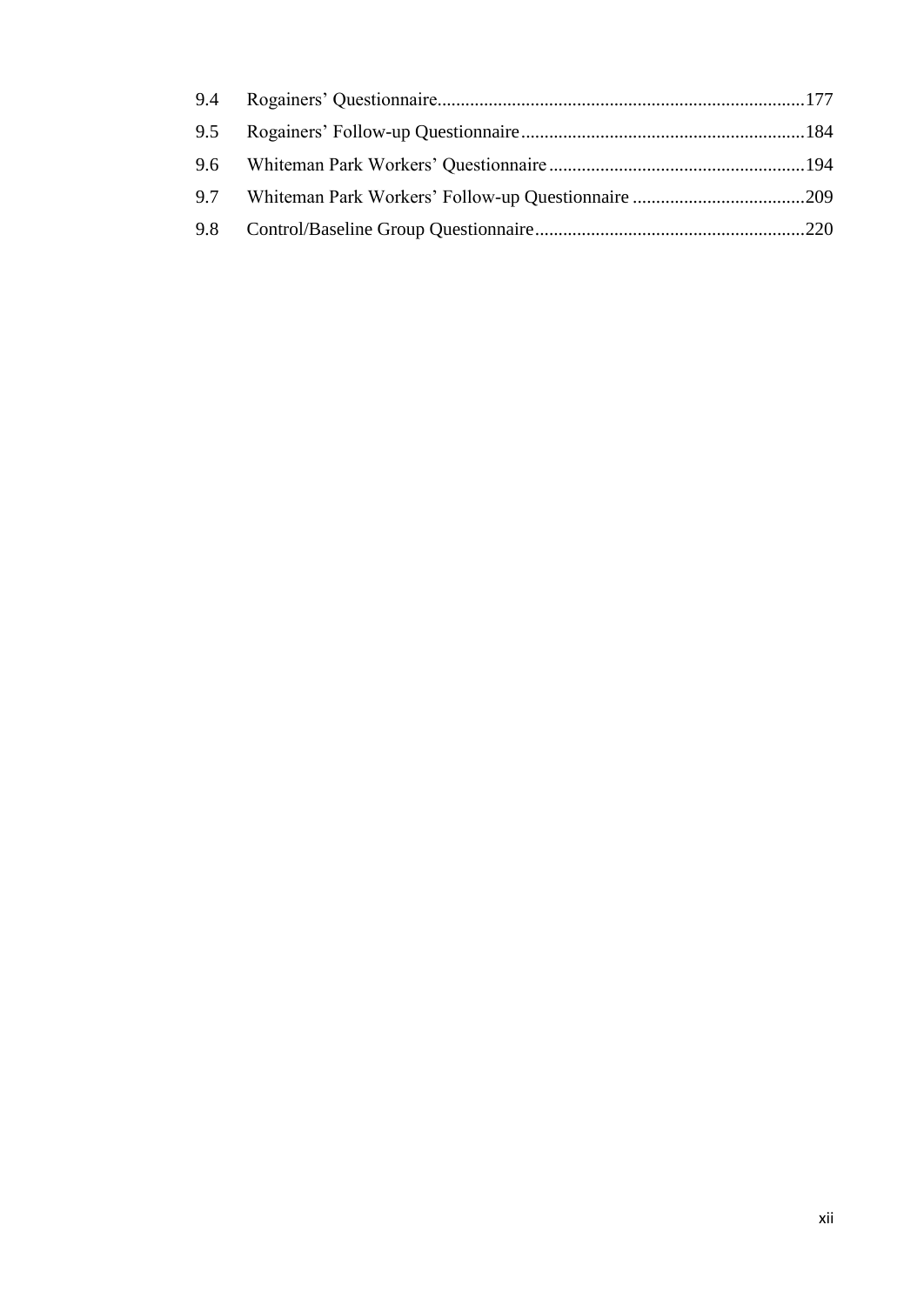#### <span id="page-13-0"></span>**List of Abbreviations**

| AF              | Astrakhan Fever                                     |
|-----------------|-----------------------------------------------------|
| <b>ARC</b>      | <b>Australian Research Council</b>                  |
| <b>ARRL</b>     | <b>Australian Rickettsial Reference Laboratory</b>  |
| <b>ATBF</b>     | <b>African Tick Bite Fever</b>                      |
| <b>CBD</b>      | <b>Central Business District</b>                    |
| CD4             | <b>Cluster of Differentiation 4</b>                 |
| CD <sub>8</sub> | <b>Cluster of Differentiation 8</b>                 |
| CI              | Confidence Interval                                 |
| <b>CPE</b>      | Cytopathic Effect                                   |
| <b>DEBONEL</b>  | Dermacentor Borne Necrosis Erythema Lymphadenopathy |
| <b>DNA</b>      | Deoxyribonucleic Acid                               |
| <b>EDTA</b>     | Ethylenediaminetetra-Acetic Acid                    |
| <b>ELISA</b>    | Enzyme Linked Immunosorbent Assay                   |
| <b>FBSF</b>     | Flea-Borne Spotted Fever/Cat Flea Typhus            |
| <b>GTPase</b>   | Guanosine Triphosphatase                            |
| <b>HVE</b>      | <b>Healthy Volunteer Effect</b>                     |
| $ID_{50}$       | Infectious Dose 50%                                 |
| <b>IFA</b>      | <b>Immunofluorescent Assay</b>                      |
| IgA             | Immunoglobulin A                                    |
| <b>IgG</b>      | Immunoglobulin G                                    |
| IgM             | Immunoglobulin M                                    |
| $IL-1$          | Interleukin-1                                       |
| $IL-8$          | Interleukin-8                                       |
| $IL-12$         | Interleukin-12                                      |
| <b>INF</b>      | Interferon                                          |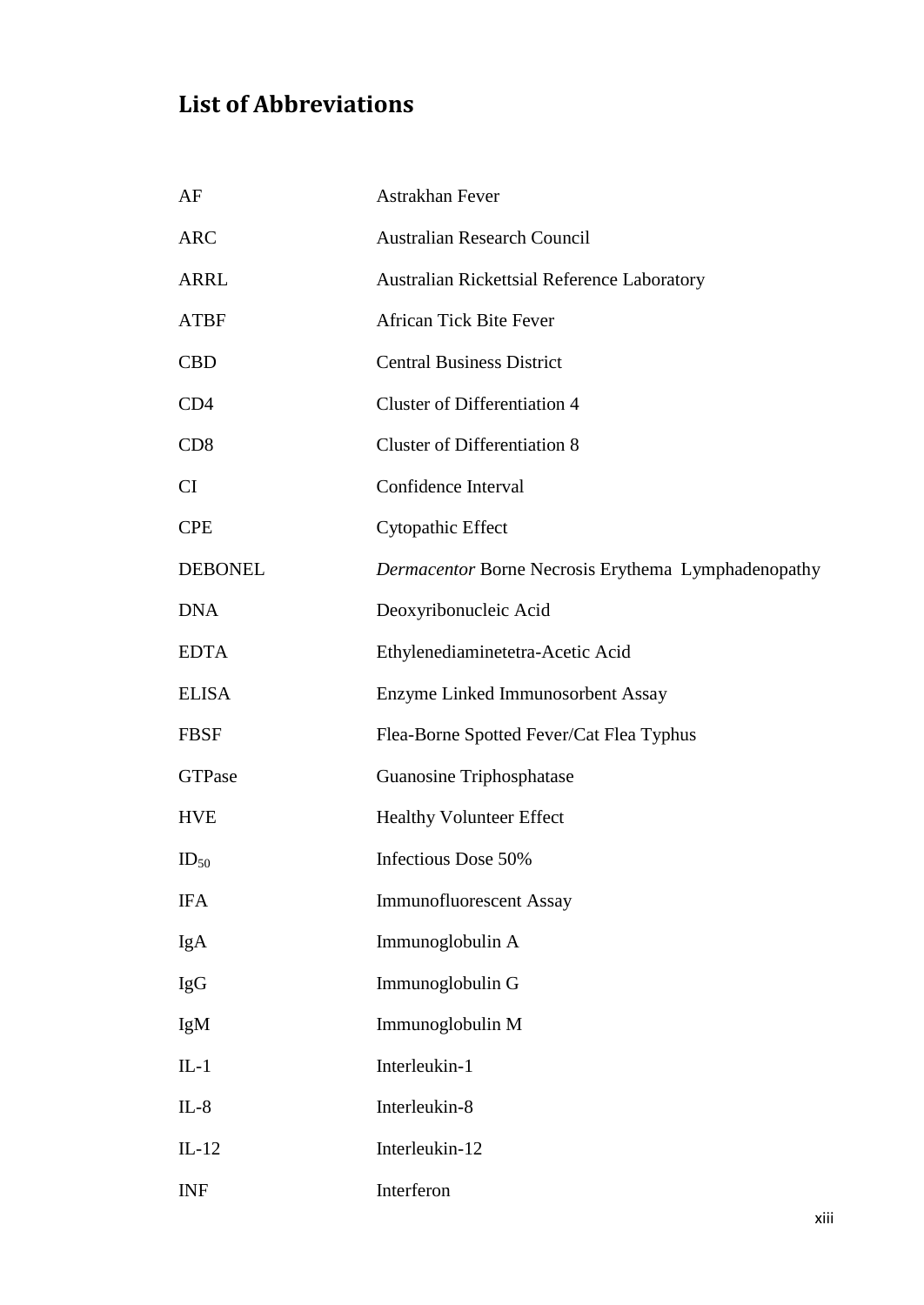| INF- $\alpha$    | Interferon Alpha                             |
|------------------|----------------------------------------------|
| INF- $\beta$     | <b>Interferon Beta</b>                       |
| INF-γ            | <b>Interferon Gamma</b>                      |
| <b>ISF</b>       | <b>Israeli Spotted Fever</b>                 |
| <b>ITT</b>       | <b>Indian Tick Typhus</b>                    |
| LAR              | Lymphangitis-Associated Rickettsiosis        |
| $LD_{50}$        | Lethal Dose 50%                              |
| MCP-1            | Monocyte Chemotactic Protein-1               |
| MIF              | Microimmunofluorescence                      |
| <b>MSF</b>       | Mediterranean Spotted Fever                  |
| <b>NHMRC</b>     | National Health and Medical Research Council |
| <b>NK</b>        | Natural Killer                               |
| OD               | <b>Optical Density</b>                       |
| OmpA             | <b>Outer Membrane Protein A</b>              |
| OmpB             | <b>Outer Membrane Protein B</b>              |
| <b>OR</b>        | <b>Odds Ratio</b>                            |
| <b>PBS</b>       | <b>Phosphate Buffered Saline</b>             |
| <b>PCR</b>       | <b>Polymerase Chain Reaction</b>             |
| <b>RMSF</b>      | <b>Rocky Mountain Spotted Fever</b>          |
| <b>RNA</b>       | Ribonucleic Acid                             |
| rRNA             | Ribosomal Ribonucleic Acid                   |
| SD <sub>50</sub> | Seroconversion Dose 50%                      |
| <b>SFG</b>       | <b>Spotted Fever Group</b>                   |
| <b>SPD</b>       | <b>Specificity Difference</b>                |
| <b>STG</b>       | Scrub Typhus Group                           |
| <b>STT</b>       | Siberian Tick Typhus                         |
| $TCID_{50}$      | Tissue Culture Infectious Dose 50%           |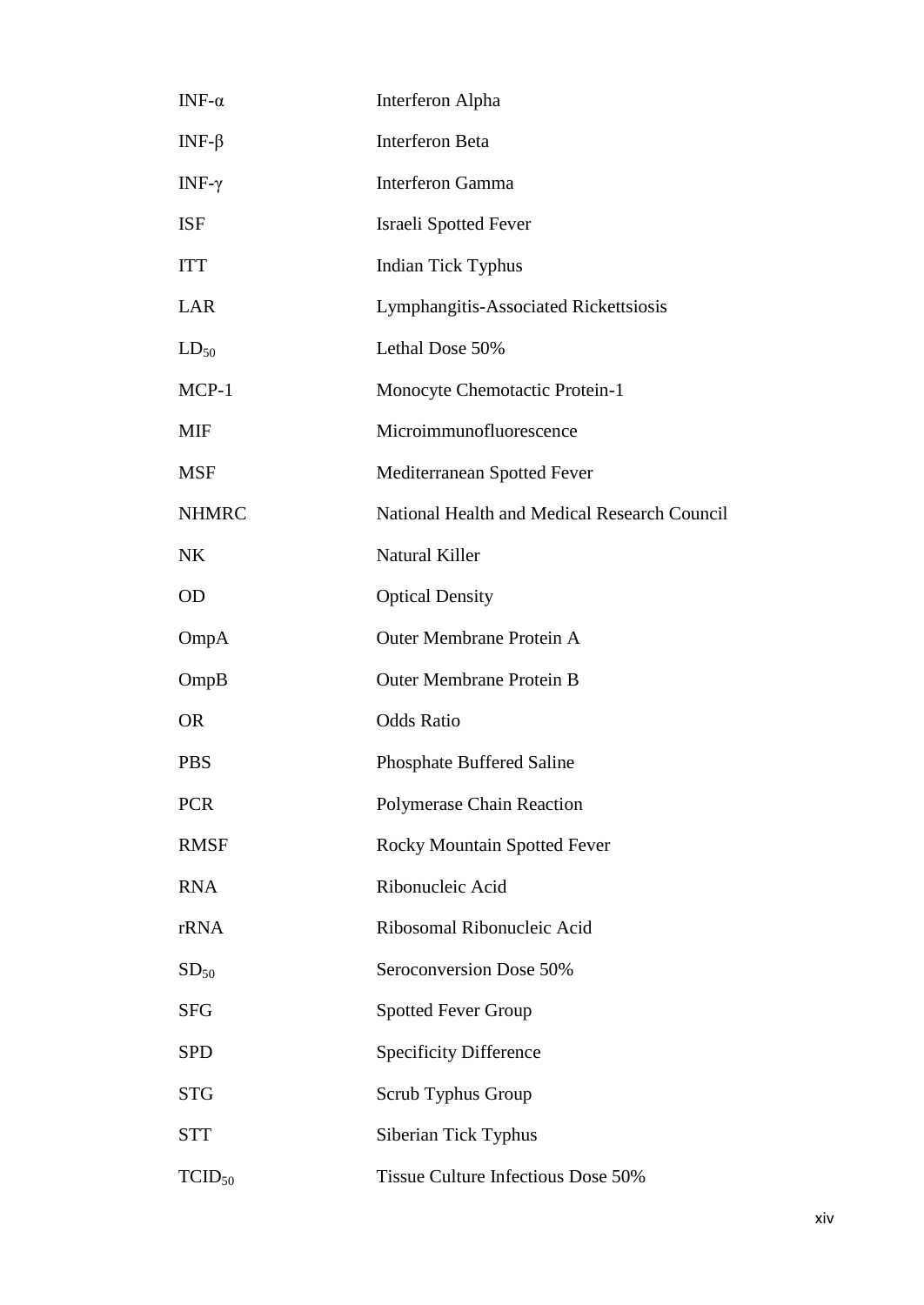| <b>TG</b>     | <b>Typhus Group</b>                     |
|---------------|-----------------------------------------|
| <b>TIBOLA</b> | Tick-Borne Lymphadenopathy              |
| TNF- $\alpha$ | Tumour Necrosis Factor Alpha            |
| <b>TRG</b>    | <b>Transitional Group</b>               |
| <b>TMB</b>    | Tetramethylbenzidine                    |
| WA            | Western Australia                       |
| <b>WARA</b>   | Western Australia Rogaining Association |
| <b>WASP</b>   | Wiskott-Aldrich Syndrome Protein        |
| <b>WHO</b>    | World Health Organisation               |
| <b>WP</b>     | Whiteman Park                           |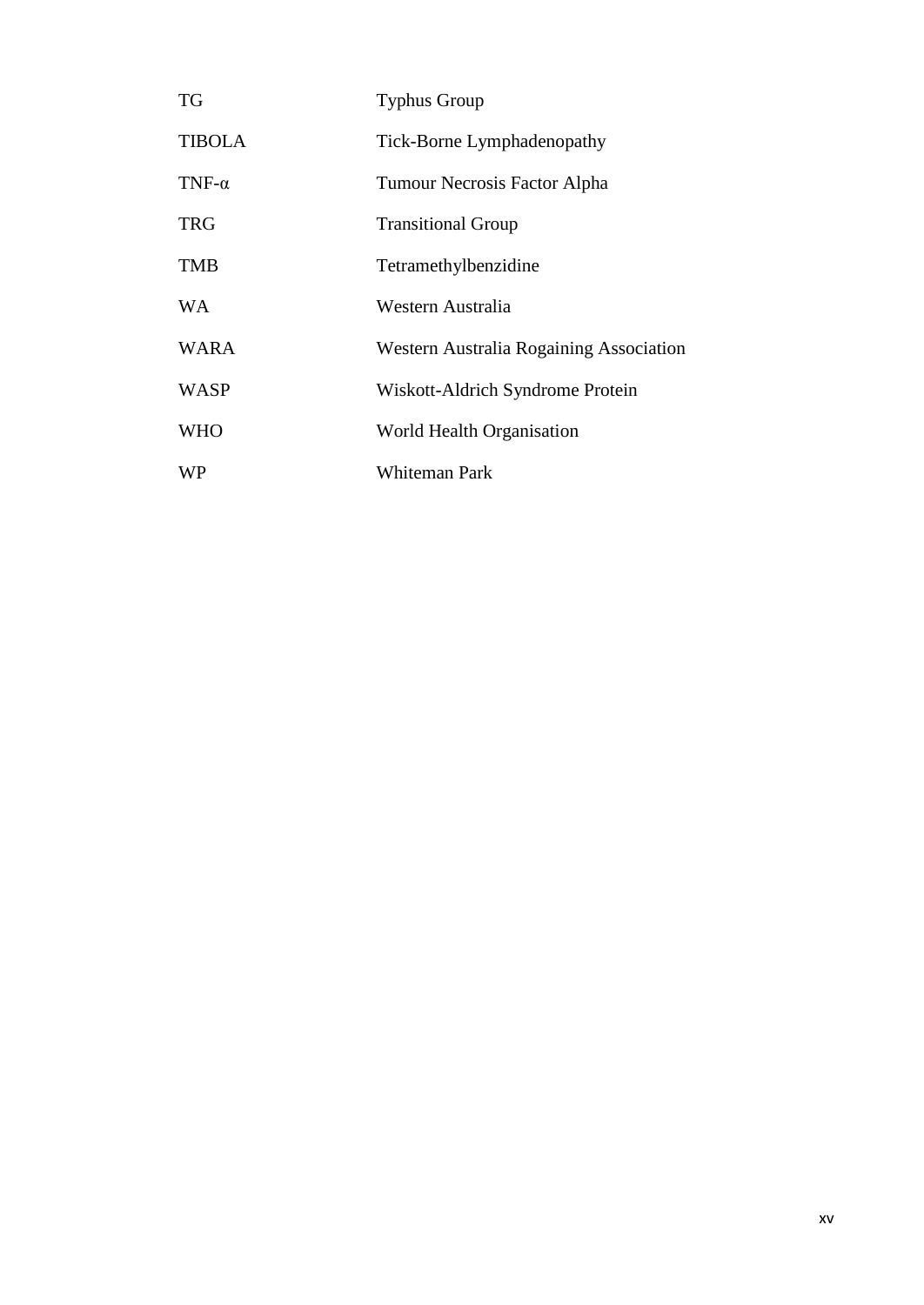## <span id="page-16-0"></span>**List of Figures and Tables**

| <b>Figures</b> | <b>Description</b>                                                                                                                                                        | Page   |
|----------------|---------------------------------------------------------------------------------------------------------------------------------------------------------------------------|--------|
| 1.1            | Tree illustrating genetic relationships between the different<br>rickettsial/rickettsia-like organisms found in three different<br>Proteobacteria divisions.              | $\tau$ |
| 1.2            | Illustrations showing location of SFG and TG rickettsiae in the<br>host cell.                                                                                             | 10     |
| 1.3            | Figure illustrating the methods used in the detection and diagnosis<br>of rickettsiosis in human/animal/arthropod samples. Adapted from<br>Fenollar et al.                | 25     |
| 1.4            | Figure showing the amplification and sequence similarities<br>5 rickettsial genes<br>requirement of<br>to determine<br>group/<br>species/novelty of a Rickettsia isolate. | 29     |
| 1.5            | Geographic distribution of known rickettsial organisms in<br>Australia.                                                                                                   | 48     |
| 2.1            | Morphological characteristics of an <i>Ixodidae</i> tick.                                                                                                                 | 53     |
| 2.2            | Dichotomous key for the identification of Australian Ixodidae<br>genera.                                                                                                  | 54     |
| 3.1            | Unrooted neighbour-joining tree based on <i>ompA</i> sequences from<br>Rickettsia species with validly published names.                                                   | 62     |
| 3.2            | Illustration of plaque assay plate at dilution $10^{-1}$ . Similar plates<br>were prepared for each ten-fold dilution up to $10^{-6}$ .                                   | 64     |
| 3.3            | Figure showing serum sample dilutions and control locations.<br>Samples were tested in duplicate with two-fold serum dilutions<br>starting from $1/8$ to $1/4096$ .       | 67     |
| 3.4            | Formula for calculation of Specificity Difference (SPD).                                                                                                                  | 68     |
| 3.5            | Relationship between bovine serum albumin (BSA) concentration<br>and absorbance at 750nm.                                                                                 | 70     |
| 4.1            | Pictures of ticks on various mammals.                                                                                                                                     | 79     |
| 4.2            | Figure showing locations of tick sampling sites.                                                                                                                          | 80     |
| 4.3            | Figure showing location and direction of cut using a scalpel blade<br>along the circumference of the tick scutum and body.                                                | 81     |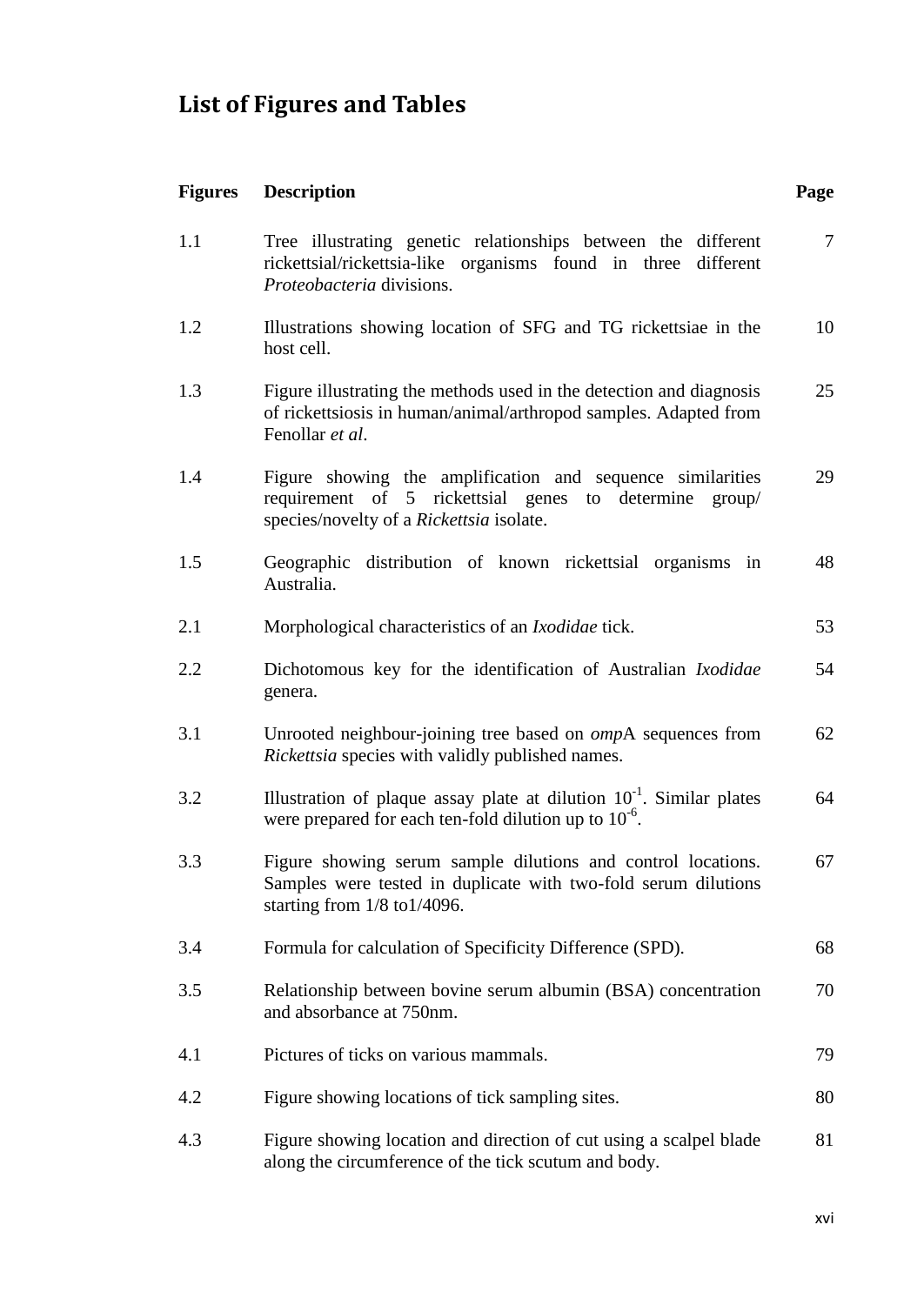|     |                                                                                                                                                                                                                                             | Page |
|-----|---------------------------------------------------------------------------------------------------------------------------------------------------------------------------------------------------------------------------------------------|------|
| 4.4 | Figure showing the location of the three main organs removed and<br>analysed for rickettsial DNA.                                                                                                                                           | 81   |
| 5.1 | Three main trapping sites named after the general region they<br>encompass (i) Mundaring, (ii) Serpentine and (iii) Dwellingup.                                                                                                             | 96   |
| 5.2 | Feral pig live trapping using wire cages with apples as bait (A).<br>Multiple pigs were often trapped at the same time (B). Post<br>mortem and ectoparasite sampling performed on site after<br>euthanasia of feral pigs at trap sites (C). | 97   |
| 6.1 | Eschar and swelling on patient's leg as a result of a tick bite.                                                                                                                                                                            | 119  |
| 7.1 | The transmission cycle of <i>Rickettsia gravesii</i> in Western<br>Australia.                                                                                                                                                               | 134  |
| 7.2 | Maps of Western Australia showing (A) comparative size of WA<br>to other nations or states of the world and (B) population<br>distribution based on data from the Australian Bureau of<br>Statistics.                                       | 137  |

#### **Tables Description Page**

| 1.1 | Table summarising rickettsial organisms of the genus Rickettsia<br>whose genomes have been fully sequenced.      | 9  |
|-----|------------------------------------------------------------------------------------------------------------------|----|
| 1.2 | Known pathogenic tick borne spotted fever group rickettsiae.                                                     | 11 |
| 1.3 | Invertebrate hosts of <i>Rickettsia felis</i> , some of which carry other<br>potential bacterial pathogens.      | 44 |
| 2.1 | Summary of PCR conditions for Rickettsial DNA amplification.                                                     | 60 |
| 3.1 | Mouse groups and rickettsial inoculum size (original and booster)<br>given via the intra-peritoneal route.       | 65 |
| 3.2 | Table of conversion from geometric to arithmetic antibody titres<br>for rickettsial antigen-antibody reactions.  | 68 |
| 3.3 | Successful plaque formations in two of five attempts and the<br>concentration in pfu/mL.                         | 69 |
| 3.4 | Summary of absorbance values of rickettsial inocula used and<br>their respective protein antigen concentrations. | 70 |